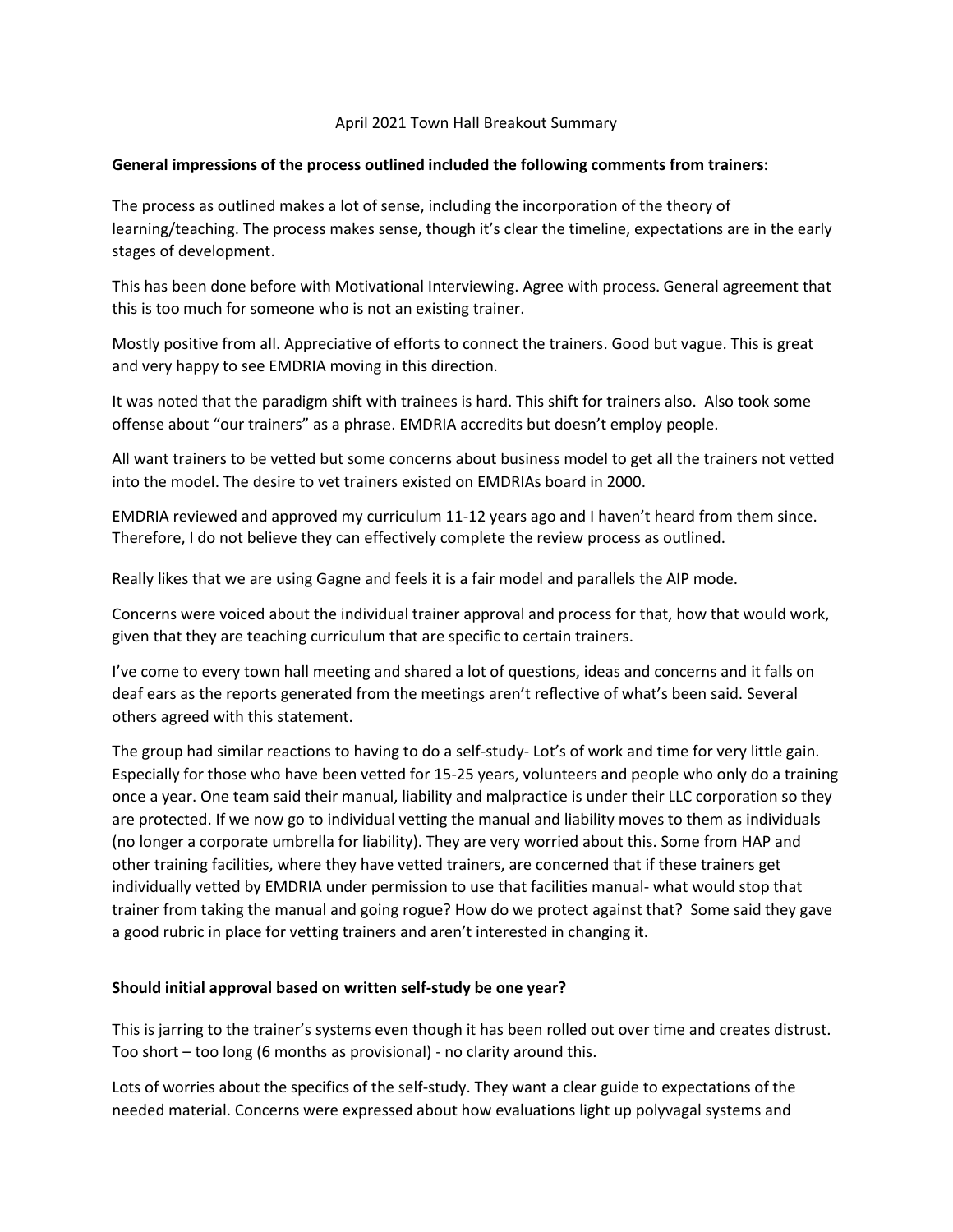seemed to apply it to vetting trainers as well. Some fears of deadlines that come and trainers are left behind due to "failing" the vetting process. Suggested provisional period of remediation, to enhance the learning of trainers.

EMDRIA needs to clarify this is only relevant to *currently approved* trainers pursuing *Virtual* Trainer approval. Takeaway is we need more detailed clarification on this.

What if someone submits their application on Day 364? Can they still deliver training while their application is under EMDRIA review?

Initial approval should be three years. Others ok with one year. Some concerns about the time frame based on frequency of teaching trainings in English.

EMDRIA should allow people to start out as virtual trainers first if need be.

Several trainers state the two approvals (virtual vs. in person) should be kept separate because there are differences between the two and what constitutes a good trainer in the settings.

One group thought a traditional timeframe of 1 year then 5 years then 10 years made sense. Concerns about people who volunteer for HAP and only do 1-2 trainings a year- are we really going to put them through a self-study and all that?

#### **What concerns/challenges do you see with the process outlined?**

This is a lot to ask in a very challenging time – will be time consuming – tight timelines – request to extend deadlines. Overwhelm is an issue. Thinking about it, it was easier for me to write my manual than to write the self-study you're describing (and my first degree was in secondary education) and I have a full time (30 hr/week) in addition to my trainings.

Some questions about the path for live reviewers – but most said bring it on.

I've served on university faculty, in general have concerns with effectiveness of virtual delivery of BT. Interested in outcomes research.

How do we separate out content/curriculum in the evaluation of a (virtual) trainer?

EMDRIA should consider options for how to assess trainers who teach in other languages.

Concerns about how to incorporate differences in trainers and trainings.

I don't want EMDRIA to over-rely on ways to assess trainees without standardized tests.

I like that there are opportunities for self-reflection and mindfulness in the self-assessment requirement.

I know it is time consuming for trainers to reflect and be mindful of their process, but think it is really good.

I appreciate the collaboration and structure with flexibility, and really love the opportunity to expand resources.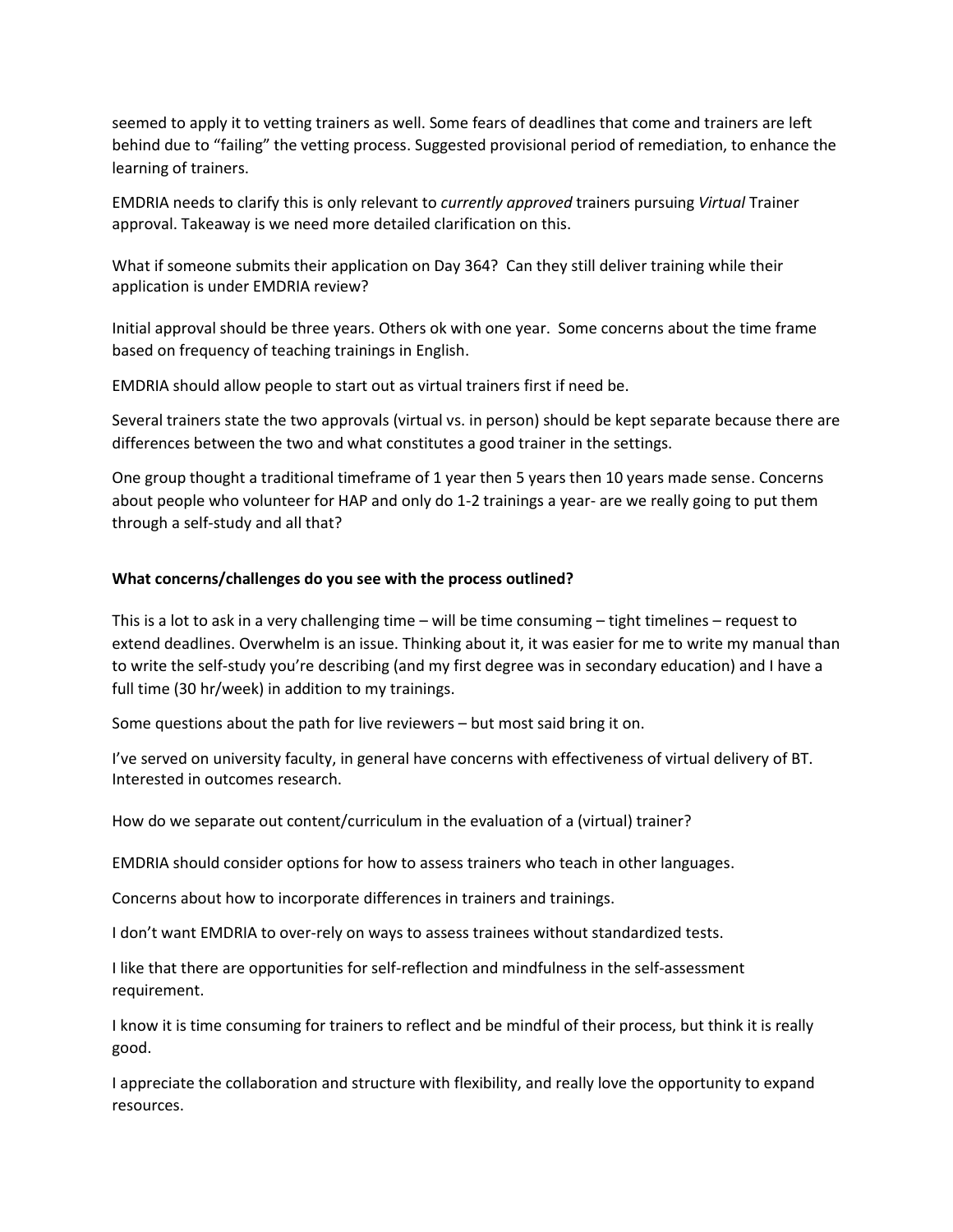Concerns about more nitty gritty stuff like trainers having a hundred participants- quality and quantity of attending to participants is low. Need to set limits for this even when trainers have other trainers to meet current ratio. We need to really find ways to make sure trainers are following Francine's book and teaching things like using the DES. Some are wondering how EMDRIA will reinforce that or check on things like this?

## **What opportunities do you see that are presented in this process?**

There is an opportunity for quality control and to ensure that learners are being taught what is in the submitted/approved manual – cited some of the issues around this. Standardizing the training & improvement in quality.

Opportunities for Trainer collaboration – wants to collaborate internationally. I experience that same open dynamism within ISSTD, as we are throughout the world. It's more an 'open system' of sharing. Several requests for platform for open, welcoming, collaborative, synergistic, supportive, safe venue for trainer's meetings. Request to change the trainer culture from competitive to collaborative.

Trainer Day at Conference – trainings for upskilling – Virtual collaborative opportunities for sharing, problem-solving, brain-storming with other trainers. Bringing in under the tent. Proprietary material has been an issue as they are franchisees, has been competitive.

Address use of EMDR following the training (dropout rate) – note who is mandated to take training vs self-motivated as part of research/survey/study. All – opportunity to find out where the weak spots are in the training so that they can address them and have more trainees utilize EMDR to create more healing.

I wasn't trained in education in college. I'm a little nervous, but am interested in having feedback from experts on how I can improve.

I'd like to see workshops in pedagogy and effective teaching virtually offered at EMDRIA Conferences in the future.

Concerned about organizations pumping out hundreds of trainers without much vetting or without EMDRIAs knowledge. The ideas of everyone being vetted by EMDRIA might help with that. The group is glad that EMDRIA is putting these topics on the table for discussion but worried they won't listen.

# **Are there other considerations that should be part of trainer evaluation?**

A Trainer in training platform is needed.

How will practicum facilitators be evaluated? If practicum is seen as essential in the teaching, do those facilitators need to be vetted?

The rubrics for teachers change regularly and ideas about best teaching also. How well will this hold up and when will it change?

The vetting process should have trainers blind to the reviewers.